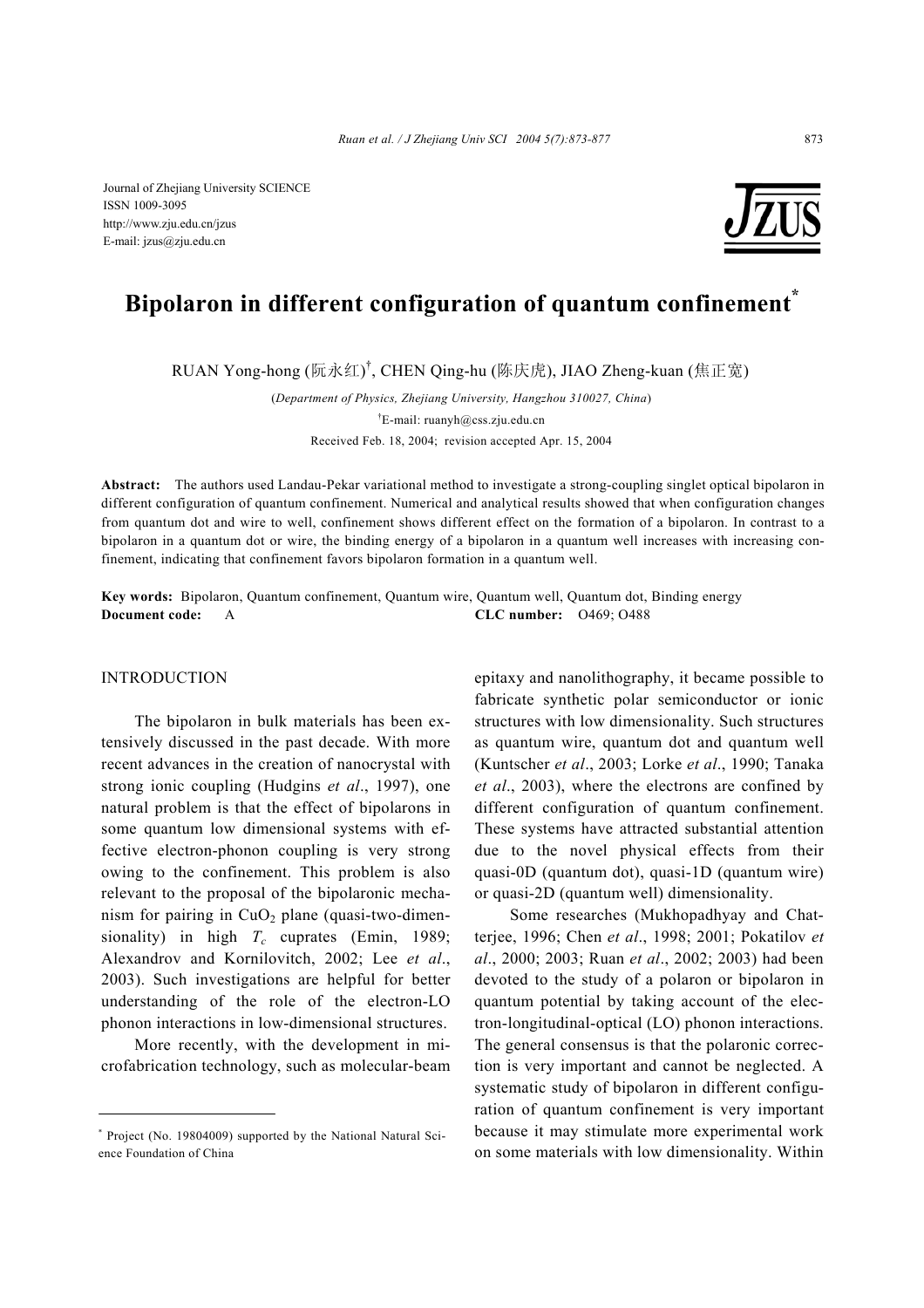the framework of the Laudau-Pekar variational method, we obtained the ground-state (GS) energy of a bipolaron in different configuration of quantum confinement.

# ESTIMATES FOR THE BIPOLARON ENERGY IN A QUANTUM WIRE

A system of two electrons interacting with a phonon field and confined in a quantum wire is described by Frohlich Hamiltonian (in units of  $m = \hbar = \omega_{\text{LO}} = 1$ )

$$
H = \sum_{i=1,2} \left[ \frac{\boldsymbol{p}_i^2}{2} + \sum_k (v_k a_k e^{ikr_i} + v_k^* a_k^+ e^{-ikr_i}) \right]
$$
  
+
$$
U(|\boldsymbol{r}_1 - \boldsymbol{r}_2|) + \sum_k a_k^+ a_k + V_{conf}(\rho)
$$
 (1)

where  $\mathbf{r}_i = [\rho_i(\mathbf{x}_i, \mathbf{y}_i), \mathbf{z}_i]$  and  $\mathbf{p}$  are the position and momentum operators of the *j*th electron  $(j=1, 2)$ ,  $U(r) = U/r$  is the Coulomb interaction potential with strength *U*.

$$
V_{\text{conf}}(\rho) = \frac{1}{2} \Omega_{\rho}^2 \rho_1^2 + \frac{1}{2} \Omega_{\rho}^2 \rho_2^2
$$
 (2)

is the confining potential for two electrons in a quantum wire, with  $\Omega$ <sub>ρ</sub> being in units of  $\omega$ <sub>LO</sub>, measuring the confining strength of the parabolic potential.  $a_k^+$  and  $a_k$  are, respectively, the creation and annihilation operators of the LO phonons with the wave vector  $\mathbf{k} = (\mathbf{k}_{\rho}, \mathbf{k}_{z}),$ 

$$
\left|v_k\right|^2 = \frac{2\sqrt{2}\pi\alpha}{v_k^2}, \ \alpha = \frac{e^2}{\sqrt{2}}\left(\frac{1}{\varepsilon_\infty} - \frac{1}{\varepsilon_0}\right),\tag{3}
$$

with *v* being the crystal volume and  $\alpha$  being the electron-phonon coupling constant. Here we should mention that the impurity-phonon interactions had already been eliminated.  $\varepsilon_{\infty}(\varepsilon_0)$  is the high-frequency (static) dielectric constant and the non-screened electron Coulomb repulsion strength is given by  $U=e^2/\varepsilon_{\infty}$ , so that we can easily deduce that

$$
U = \frac{\sqrt{2}\alpha}{1 - \eta}, \ \eta = \frac{\varepsilon_{\infty}}{\varepsilon_0}.
$$
 (4)

Since the bipolaron is a composite particle, we introduce a center-of-mass coordinate  $R = (r_1+r_2)/2$  $[P=p_1+p_2]$  and a relative coordinate  $r=r_1-r_2$ [*p*=(*p*1−*p*2)/2] for the electron pair, so that the Hamiltonian of a bipolaron in a quantum wire can be rewritten as

$$
H = \frac{P^2}{4} + p^2 + \sum_{k} a_k^+ a_k + \frac{U}{r} + 2\sum_{k} \cos(\frac{k \cdot r}{2}) (v_k a_k e^{ik \cdot R} + h.c.) + \frac{\Omega_p^2}{4} (4R_\rho^2 + r_\rho^2),
$$
\n
$$
R_\rho = (\rho_1 + \rho_2)/2, R_z = (z_1 + z_2)/2,
$$
\n
$$
r_\rho = \rho_1 - \rho_2, r_z = z_1 - z_2.
$$
\n(5)

To obtain a variational estimate of the bipolaron energy, we seek a variational solution of Eq.(5) for a singlet bipolaron in the strong-coupling limit and therefore chose the trial wavefunction in Mukhopadhyay and Chatterjee (1996):

$$
\left|\Psi_{BP}\right\rangle = \left|\Phi(r_1, r_2)\right\rangle \exp\left\{\sum_k (f_k a_k^+ - f_k^* a_k)\right\} \left|0\right\rangle \left|\xi\right\rangle, \quad (6)
$$

where  $f_k$  are to be obtained variationally,  $|0\rangle$  is the unperturbed zero-phonon state satisfying  $a_k |0\rangle = 0$ for all  $k, \xi$  is the antisymmetric spin function for two electrons corresponding to the singlet pairing, and  $|\Phi(r_1, r_2)\rangle = \Phi(R, r)$  is a symmetric two-electron wave function that can be expressed as:

$$
\Phi(\mathbf{R}, \mathbf{r}) \sim \exp(-(w_{\rho} R_{\rho}^2 + w_z R_z^2)) \cdot \sqrt{r_{\rho}^2 + r_z^2} \exp\{-(u_{\rho} r_{\rho}^2 + u_z r_z^2)\},
$$
\n(7)

with  $w_{\rho}$ ,  $w_z$ ,  $u_{\rho}$  and  $u_z$  being variational parameters to be determined.

This trial wave function had been shown to be the best one in the estimate of GS in free bipolaron systems (Verbist *et al*., 1992). It should be more suitable in the presence of the confinement, because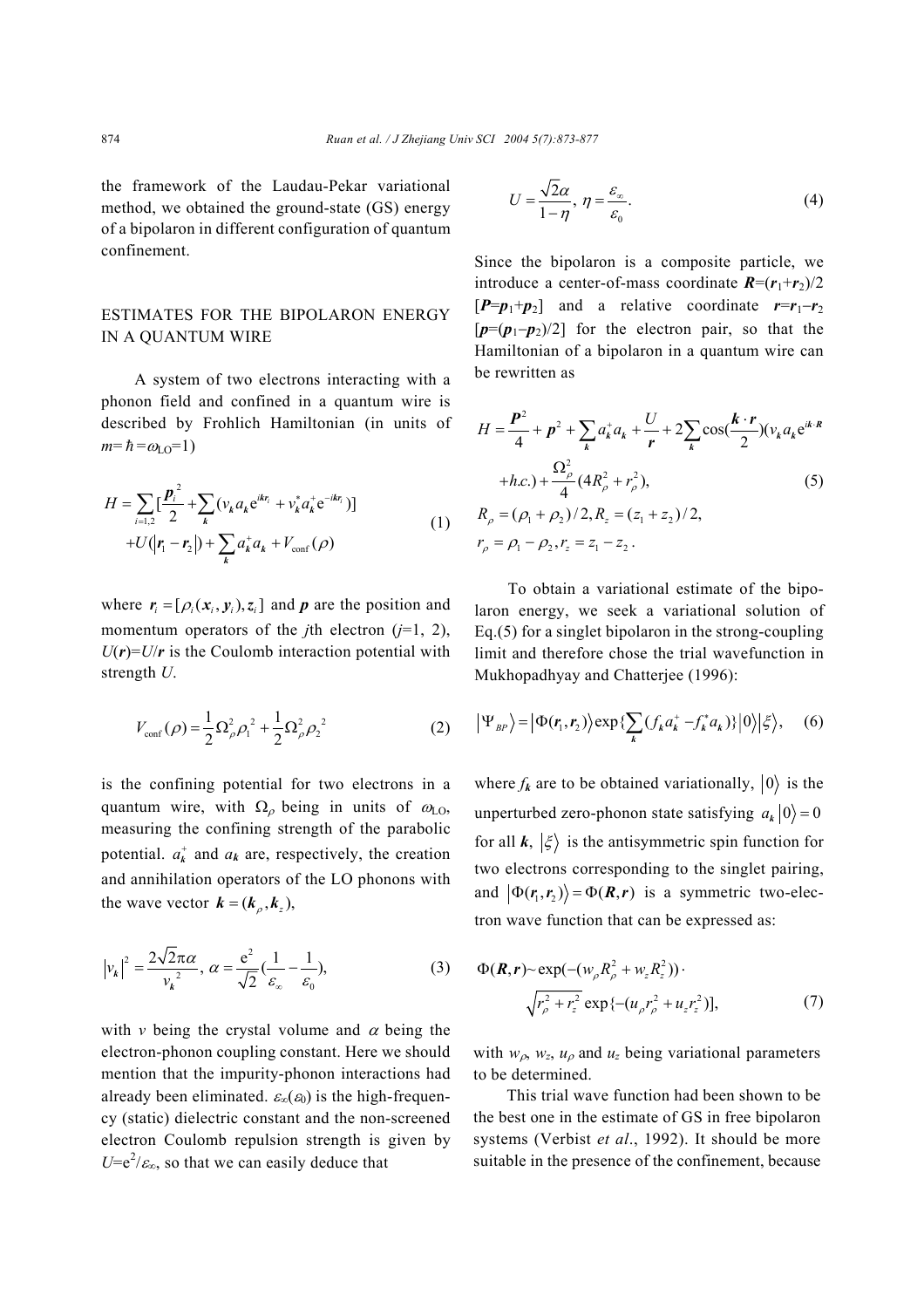the confinement also contributes to the binding of two electrons.

To obtain variational upper estimate of the bipolaron self-energy, we averaged the Hamiltonian Eq.(5) over the trial wave-function  $|\Psi_{BP}\rangle$  and obtained the GS energy of a bipolaron in a quantum wire as  $E_{BP} = \langle \Psi_{BP} | H | \Psi_{BP} \rangle / \langle \Psi_{BP} | \Psi_{BP} \rangle$ . Then minimization of  $E_{BP}$  with respect to  $f_k$  can be done analytically to obtain:

$$
f(\mathbf{k}) = -2v_{\mathbf{k}}^*[1 - (a\mathbf{k}_\rho^2 + b\mathbf{k}_z^2)]\exp(-\frac{g\mathbf{k}_\rho^2}{2} - \frac{e\mathbf{k}_z^2}{2}), \quad (8)
$$

Here

$$
a = \frac{u_z}{32u_\rho u_z + 16u_\rho^2}, b = \frac{u_\rho}{32u_z^2 + 16u_\rho u_z},
$$
  

$$
g = \frac{1}{16u_\rho} + \frac{1}{4w_\rho}, e = \frac{1}{16u_z} + \frac{1}{4w_z},
$$
 (9)

$$
\sum_{k} f^{*}(k) f(k) = \frac{2\sqrt{2}\alpha}{\sqrt{\pi}} \int_{0}^{\infty} e^{-t} d\tau \{\sqrt{\frac{1}{e-g}} \ln(\sqrt{\frac{e}{g}-1} + \sqrt{\frac{e}{g}}) + \frac{3a^{2}}{4} [\frac{2e^{2}}{3(e-g)^{2}g^{2}} - \frac{5\sqrt{e}}{3g(e-g)^{2}} + \frac{1}{(e-g)^{2}\sqrt{e-g}} \ln(\sqrt{\frac{e}{g}-1} + \sqrt{\frac{e}{g}})] + \frac{3b^{2}}{4} [-\frac{4}{3e^{1/2}(e-g)^{2}} + \frac{g}{3e^{3/2}(e-g)^{2}} + \frac{1}{(e-g)^{2}\sqrt{e-g}} \ln(\sqrt{\frac{e}{g}-1} + \sqrt{\frac{e}{g}})] - a[\frac{\sqrt{e}}{g(e-g)} - \frac{1}{(e-g)\sqrt{e-g}} \ln(\sqrt{\frac{e}{g}-1} + \sqrt{\frac{e}{g}})] - b[\frac{1}{\sqrt{e(g-e)}} + \frac{1}{(e-g)\sqrt{e-g}}] + \sqrt{\frac{e}{g}}] - b[\frac{1}{\sqrt{e(g-e)}} + \frac{1}{(e-g)\sqrt{e-g}}] + \frac{2}{3\sqrt{e(e-g)^{2}}} - \frac{1}{(e-g)^{2}\sqrt{e-g}}] + \frac{2}{3\sqrt{e(e-g)^{2}}} - \frac{1}{(e-g)^{2}\sqrt{e-g}}.
$$
\n
$$
\ln(\sqrt{\frac{e}{g}-1} + \sqrt{\frac{e}{g}})]
$$
\n
$$
\ln(\sqrt{\frac{e}{g}-1} + \sqrt{\frac{e}{g}})]
$$
\n
$$
\ln(\sqrt{\frac{e}{g}-1} + \sqrt{\frac{e}{g}})]
$$
\n
$$
\rho > g.
$$
\n(10)

Finally inserting  $f(k)$  and  $f^*(k)$  into  $E_{BP}$ , we ob-

tained the GS energy of the bipolaron in a parabolic quantum wire as:

$$
E_{BP} = \frac{w_{\rho}}{2} + \frac{w_{z}}{4} + \frac{2u_{z}^{2} + 2u_{\rho}^{2} + 3u_{\rho}u_{z}}{2u_{z} + u_{\rho}} + \sqrt{\frac{2u_{\rho}}{\pi}} \left(\frac{2Uu_{z}}{2u_{z} + u_{\rho}}\right) \cdot \left(\sqrt{\frac{u_{\rho}}{u_{z}}} + \ln\left(\sqrt{\frac{u_{\rho}}{u_{z}}} + \sqrt{\frac{u_{\rho}}{u_{z}}} - 1\right) / \sqrt{\frac{u_{\rho}}{u_{z}}} - 1\right) + \frac{\Omega_{\rho}^{2}}{2w_{\rho}} + \frac{\Omega_{\rho}^{2}}{8u_{\rho}} \frac{4u_{z} + u_{\rho}}{2u_{z} + u_{\rho}} - \sum_{k} f^{*}(k) f(k), \tag{11}
$$

with  $w_{\rho}$ ,  $w_z$ ,  $u_{\rho}$  and  $u_z$  being variational parameters to be determined.

## ESTIMATES FOR THE BIPOLARON ENERGY IN A QUANTUM WELL OR DOT

Within the same framework of the Landau-Pekar method, we obtained the GS energy of a bipolaron in a quantum well confinement:

$$
E_{BP} = \frac{w_{\rho}}{2} + \frac{w_{z}}{4} + \frac{2u_{z}^{2} + 2u_{\rho}^{2} + 3u_{\rho}u_{z}}{2u_{z} + u_{\rho}} + \sqrt{\frac{2u_{z}}{\pi}}(\frac{2Uu_{z}}{2u_{z} + u_{\rho}}) \cdot \frac{u_{\rho}}{u_{z}} + \arctan(\sqrt{\frac{u_{z}}{u_{\rho}} - 1}) / \sqrt{\frac{u_{z}}{u_{\rho}} - 1} + \frac{\Omega_{z}^{2}}{4w_{z}} + \frac{\Omega_{z}^{2}}{16u_{z}} \cdot \frac{2u_{z} + 3u_{\rho}}{2u_{z} + u_{\rho}} - \sum_{k} f^{*}(k) f(k), \qquad (12)
$$

$$
\sum_{k} f^{*}(k) f(k) = \frac{2\sqrt{2\alpha}}{\sqrt{\pi}} \int_{0}^{\infty} e^{-r} d\tau \{\sqrt{\frac{1}{g-e} \arctan(\sqrt{\frac{g}{e}}-1)}\n+ \frac{3a^{2}}{4} \left[\frac{2e^{\frac{3}{2}}}{3(e-g)^{2}g^{2}} - \frac{5\sqrt{e}}{3g(e-g)^{2}}\n+ \frac{1}{(e-g)^{2}\sqrt{g-e}} \arctan(\sqrt{\frac{g}{e}-1})\right]\n+ \frac{3b^{2}}{4} \left[-\frac{4}{3e^{1/2}(e-g)^{2}} + \frac{g}{3e^{3/2}(e-g)^{2}}\n+ \frac{1}{(e-g)^{2}\sqrt{g-e}} \arctan(\sqrt{\frac{g}{e}-1})\right]\n- a\left[\frac{\sqrt{e}}{g(e-g)} - \frac{1}{(e-g)\sqrt{g-e}} \arctan\left(\frac{\sqrt{e}}{g(e-g)}\right)\right]
$$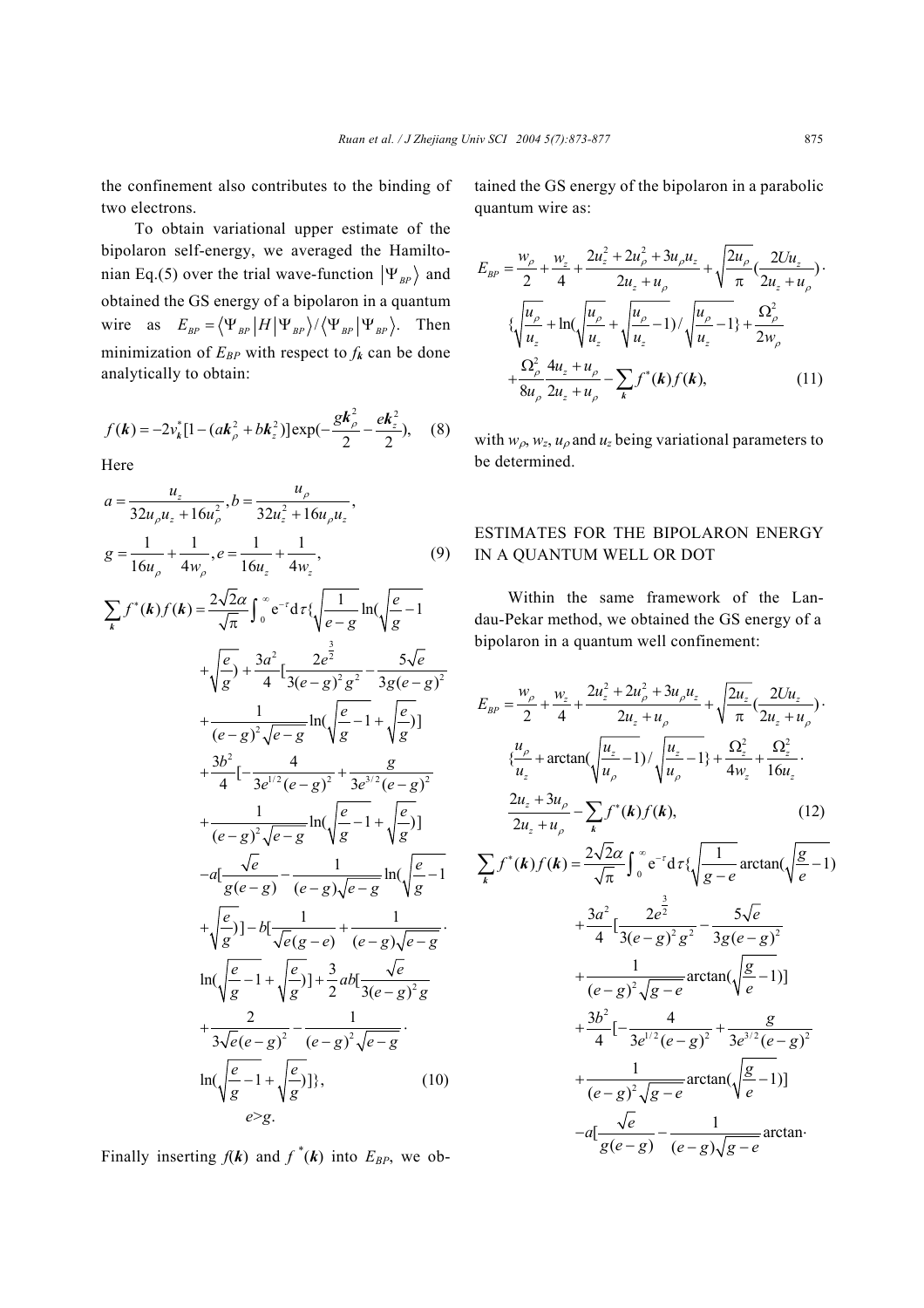$$
(\sqrt{\frac{g}{e}-1})] - b[\frac{1}{\sqrt{e}(g-e)} + \frac{1}{(e-g)\sqrt{g-e}} \cdot \arctan(\sqrt{\frac{g}{e}-1})] + \frac{3}{2}ab[\frac{\sqrt{e}}{3(e-g)^2g} + \frac{2}{3\sqrt{e}(e-g)^2} - \frac{1}{(e-g)^2\sqrt{g-e}} \arctan(\sqrt{\frac{g}{e}-1})]\},
$$
(13)  
 $e < g$ ,

with  $w_{\rho}, w_z, u_{\rho}$  and  $u_z$  being variational parameters to be determined. *g* and *e* are defined as in Eq.(9).

An expression for GS energy of a bipolaron in a quantum dot can be further obtained as that obtained by Mukhopadhyay and Chatterjee (1996).

### DISCUSSIONS AND RESULTS

To obtain the stability criterion for bipolaron, we should calculate the binding energy  $(E_B)$  of the system

$$
E_B = 2E_P - E_{BP},\tag{14}
$$

where  $E_P$  is the single polaron GS energy in the same approximation. For the sake of completeness we now briefly present our result for the quantum wire polaron problem as following expression:

$$
E_{P} = \frac{\lambda_{\rho}}{2} + \frac{\lambda_{z}}{4} + \frac{\Omega_{\rho}^{2}}{2\lambda_{\rho}} - \alpha \sqrt{\frac{\lambda_{\rho}\lambda_{z}}{\pi(\lambda_{\rho} - \lambda_{z})}} \ln(\sqrt{\frac{\lambda_{\rho}}{\lambda_{z}} - 1} + \sqrt{\frac{\lambda_{\rho}}{\lambda_{z}}}), \quad \lambda_{\rho} > \lambda_{z}.
$$
\n(15)

Within the framework of prefer Landau-Pekar method, we briefly present the GS energy of a polaron in a quantum well or dot as

$$
E_{P} = \frac{\lambda_{\rho}}{2} + \frac{\lambda_{z}}{4} + \frac{\Omega_{z}^{2}}{4\lambda_{z}} - \alpha \sqrt{\frac{\lambda_{\rho}\lambda_{z}}{\pi(\lambda_{z} - \lambda_{\rho})}} \arcsin(\sqrt{1 - \frac{\lambda_{\rho}}{\lambda_{z}}}),
$$
  

$$
\lambda_{\rho} < \lambda_{z}.
$$
 (16)

$$
E_p = \frac{3}{4}\lambda + \frac{3\Omega^2}{4\lambda} - \alpha \sqrt{\frac{\lambda}{\pi}}.
$$
 (17)

The condition under which a bipolaron can exist as a stable state is that  $E_B$  should be positive. Note that the binding energy is related to three parameters: the ratio of dielectric constants  $\eta(\eta = \varepsilon_{\infty}/\varepsilon_0)$ , the effective confinement radius of the quantum dot  $(R = 1/\sqrt{\Omega})$  or quantum wire  $(R_{\rho} = 1/\sqrt{\Omega_{\rho}})$ , the length of the quantum well  $l_z (l_z = 1/\sqrt{\Omega_z})$ , and the electron-phonon coupling constant  $\alpha$ .

Fig.1 is the plot of the variation of  $E_B$  as a function of confinement such as quantum dot (*R*), quantum wire  $(R_{\rho})$  and quantum well  $(l_z)$  at  $n=0.01$ and  $\alpha$ =8.0. It is interesting to note that  $E_B$  increases as *lz* decreases in the quantum well. With the decrease of  $l_z(l_z = 1/\sqrt{\Omega_z})$ , with the electronic confinement becoming stronger, the strengthened effective electron-phonon coupling results in the increasing degree of  $E_B$ . In contrast to that of quantum well,  $E_B$  of quantum wire or quantum dot decreases with the increase of confinement.

With increasing degree of confinement (i.e., with increasing  $\Omega_0$  and/or  $\Omega_z$ ), the Coulomb repulsion is steadily strengthened due to the fact that particles are squeezed to get closer; and the rate at



Fig.1  $E_B$  as a function of confinement such as quantum **dot** (*R*), quantum wire  $(R_{\rho})$  and quantum well  $(l_z)$  at  $η=0.01$  and  $α=8.0$ 

or